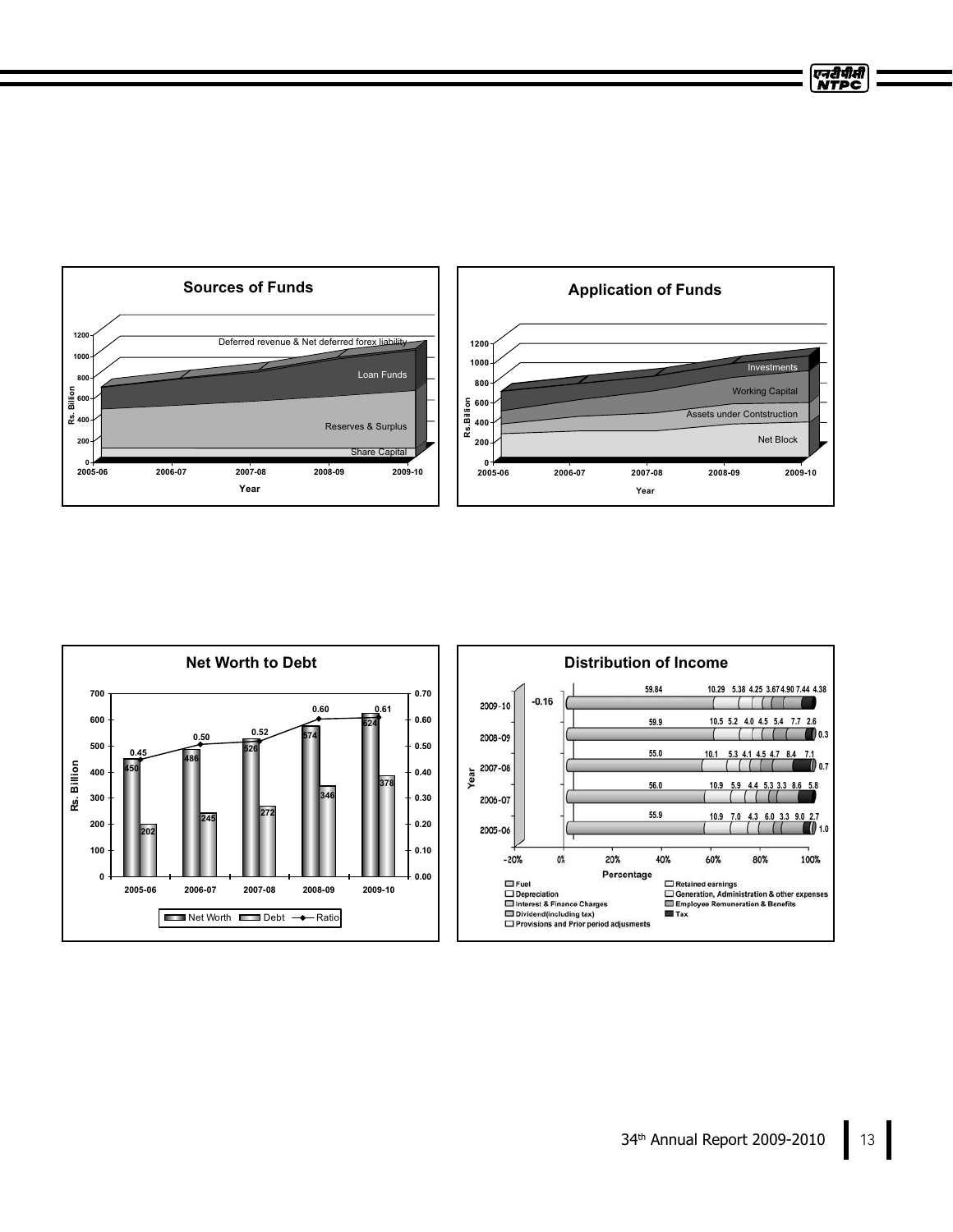| <b>STATION-WISE GENERATION 2009-10</b> |                  |              |               |
|----------------------------------------|------------------|--------------|---------------|
| <b>STATIONS</b>                        | <b>Fuel Type</b> | Capacity(MW) | Gen.(MU)Gross |
| Northern Region                        |                  | 5490         | 45515         |
| Singrauli                              | Coal             | 2000         | 16264         |
| Rihand                                 | Coal             | 2000         | 16743         |
| Unchahar                               | Coal             | 1050         | 8952          |
| Tanda                                  | Coal             | 440          | 3555          |
| <b>National Capital Region</b>         |                  | 4347         | 29285         |
| Badarpur                               | Coal             | 705          | 5108          |
| Dadri                                  | Coal             | 1330         | 7829          |
| Anta                                   | Gas              | 413          | 3002          |
| Auraiya                                | Gas              | 652          | 4528          |
| Dadri                                  | Gas              | 817          | 5607          |
| Faridabad                              | Gas              | 430          | 3212          |
| <b>Western Region</b>                  |                  | 7653         | 62532         |
| Korba                                  | Coal             | 2100         | 17955         |
| Vindhyachal                            | Coal             | 3260         | 27586         |
| Sipat                                  | Coal             | 1000         | 8175          |
| Kawas                                  | Gas              | 645          | 4327          |
| Jhanor Gandhar                         | Gas              | 648          | 4488          |
| <b>Eastern Region</b>                  |                  | 7400         | 48974         |
| Farakka                                | Coal             | 1600         | 10239         |
| Kahalgaon                              | Coal             | 2340         | 11314         |
| Talcher - Kaniha                       | Coal             | 3000         | 23759         |
| Talcher - Thermal                      | Coal             | 460          | 3662          |
| Southern Region                        |                  | 3950         | 32533         |
| Ramagundam                             | Coal             | 2600         | 21595         |
| Simhadri                               | Coal             | 1000         | 8521          |
| Rajiv Gandhi CCP                       | Liquid Fuel      | 350          | 2418          |
| <b>Total</b>                           |                  | 28840        | 218840        |